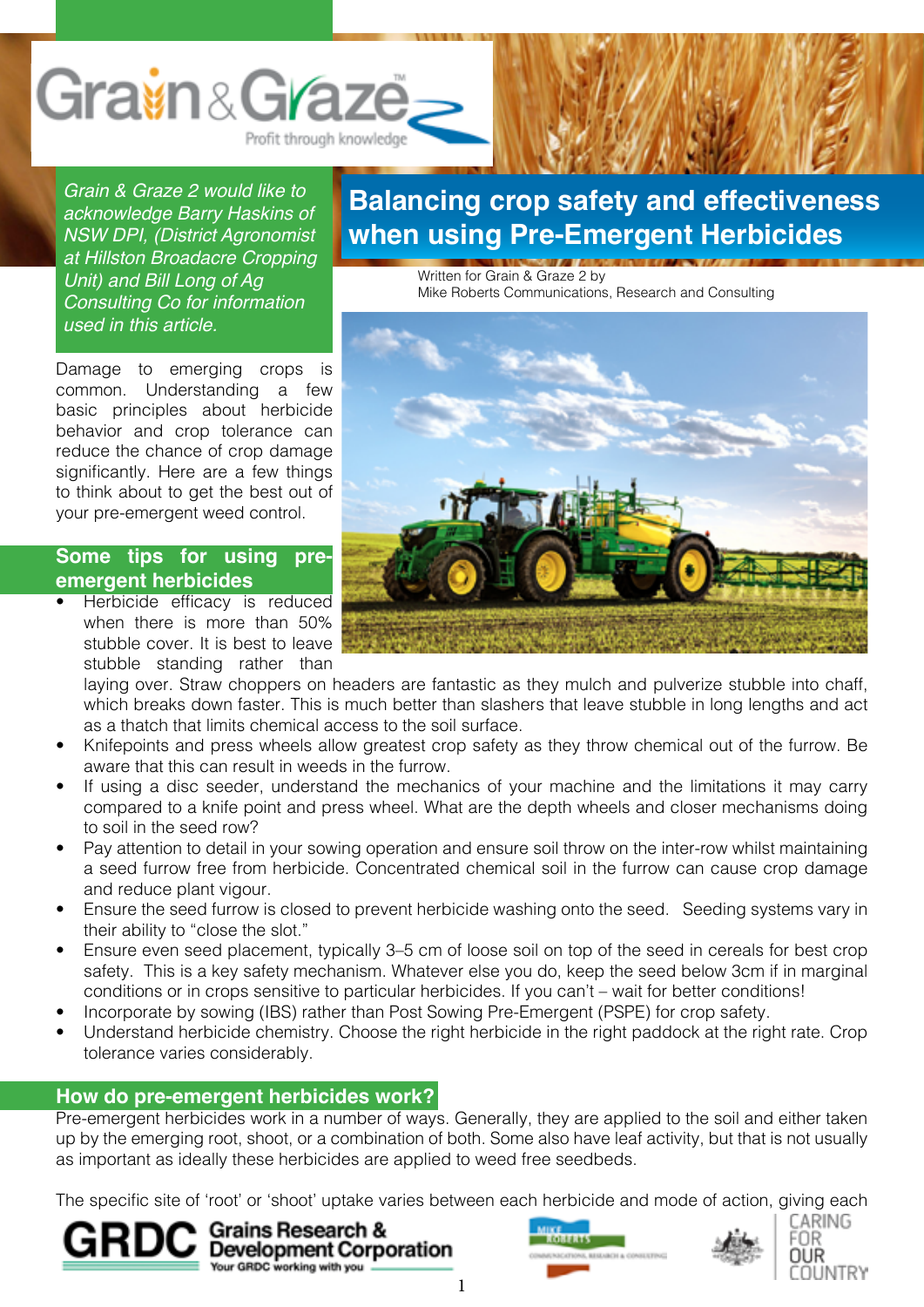

herbicide group its unique weed control attributes.

All pre-emergent herbicides however need at least some soil moisture or ideally rainfall following application to become 'activated' and available to weed seeds. Until this occurs, uptake may be limited and weed control may be poor.

Some are sensitive to sunlight and need to be mixed into the soil or covered by soil to minimise losses. Herbicides like trifluralin need only a light cover of soil to reduce photodegradation. Some are volatile and can be lost to evaporation, especially from wet soil.

| <b>Mode of action</b>     | <b>Herbicide</b><br>example                                              | <b>Uptake</b>                                                                                                                           | Volatility*<br>and/or<br>degradation<br>by sunlight | <b>Water solubility</b>                          |
|---------------------------|--------------------------------------------------------------------------|-----------------------------------------------------------------------------------------------------------------------------------------|-----------------------------------------------------|--------------------------------------------------|
| <b>B</b> - Sulfonyl ureas | Logran <sup>®</sup><br>(triasulfuron)                                    | Roots and leaf - quickly translocated<br>to the growing points preventing any<br>further growth.                                        | Low                                                 | High (increases<br>with alkalinity)              |
|                           | Glean*<br>(chlorsulfuron)                                                | Roots and leaf - quickly translocated<br>to the growing points preventing any<br>further growth.                                        | Low                                                 | Med/High                                         |
| C - Triazines             | atrazine                                                                 | Roots and leaf - quickly translocated<br>inhibiting photosynthesis.                                                                     | Low                                                 | High                                             |
|                           | simazine                                                                 | Roots - quickly translocated inhibiting<br>photosynthesis.                                                                              | Low                                                 | Low                                              |
|                           | Terbyne*<br>(terbuthylazine)                                             | Roots - quickly translocated inhibiting<br>photosynthesis.                                                                              | Low                                                 | Med                                              |
| $C - U$ reas              | diuron                                                                   | Roots and leaf - quickly translocated<br>inhibiting photosynthesis.                                                                     | Low                                                 | High                                             |
| D - Dinitroanilines       | Triflur* X<br>(trifluralin) and<br>Stomp <sup>®</sup><br>(pendimethalin) | Roots - inhibiting microtubule assembly.                                                                                                | High                                                | Very Low                                         |
| H - Isoxazoles            | Balance*<br>(isoxaflutole)                                               | Root and shoots - inhibits the enzyme<br>HPPD which in turn causes death of<br>chloroplasts and consequently plant<br>death.            | Low                                                 | Med<br>(but this is<br>complex with<br>Balance*) |
| J-Thiocarbamates          | Avadex <sup>®</sup> Xtra<br>(triallate)                                  | Shoots (predominantly) - inhibits fat<br>synthesis.                                                                                     | Very High                                           | Low                                              |
| K - Chloroacetamides      | Boxer Gold*<br>(prosulfocarb +<br>S-metolachlor)                         | Shoot, root and leaf - inhibits cell<br>division. This product also contains<br>Group J as well.                                        | Low                                                 | Med                                              |
| K - Isoxazolines          | Sakura*<br>(pyroxasulfone)                                               | Root and shoot - inhibits very long<br>chain fatty acid biosynthesis, causing<br>the growing point and coleoptile to be<br>interrupted. | Low                                                 | Med                                              |

#### **Table 1. How common pre-emergent herbicides work once applied to soil**

*(Haskins, B. 2012)*

Volatility varies significantly depending on soil moisture and temperature at the time of application and immediately after. As both temp and moisture levels increase, so does the rate of volatilisation.







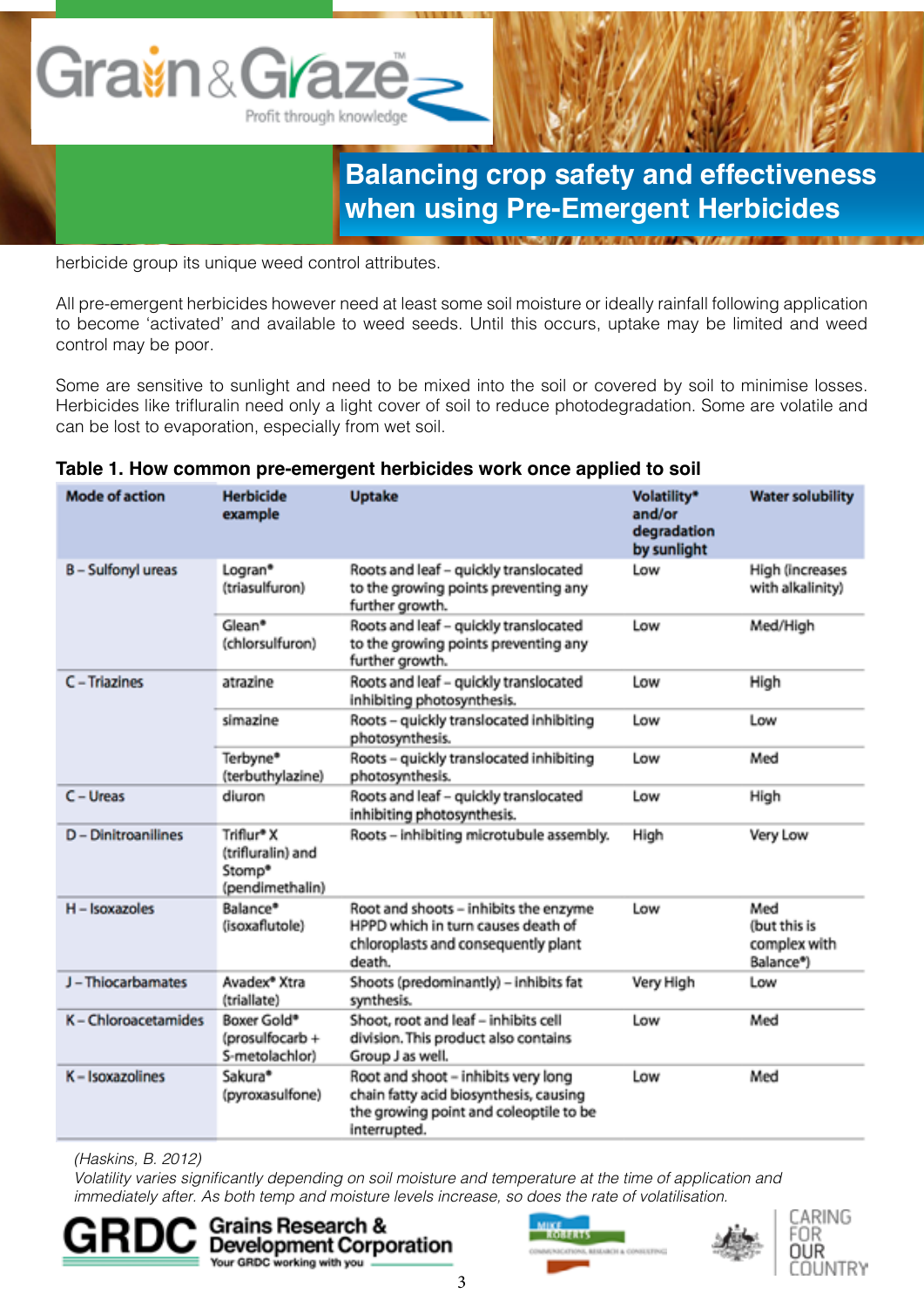

#### **Principles of incorporation**

In no till systems the seeder usually includes a knife point (<12 mm wide) or disc followed by a press wheel. Row spacings are generally 25–33 cm wide. Many seeders are now towed by a tractor on GPS guidance, which allows the seeding row to run in between last years stubble row.

Pre-emergent herbicides require either physical incorporation or rainfall incorporation to be effective. The amount of physical or rainfall incorporation required varies according to the herbicide chemistry, rate and prevailing conditions.



#### **Physical Incorporation**

The most widely used method of incorporating pre-emergent herbicides is by physical incorporation. This involves incorporating the herbicide within the soil to minimise volatilisation and degradation from sunlight. This is particularly important with trifluralin, the most commonly used herbicide in Australia.

#### **Rainfall incorporation**

Many pre-emergent herbicides can be applied to the soil pre or post sowing without physical incorporation and are relatively stable in sunlight. They do require a certain amount of moisture in the soil and rainfall after application to be effective. The more soluble pre-emergent herbicides typically have low volatility.

#### **Incorporated By Sowing (IBS)**

Application of pre-emergent herbicides pre-sowing and then incorporating them into the seedbed during the sowing process will often increase safety to crops because the sowing operation removes a certain amount of herbicide away from the seed row. This can, however, reduce weed control for the very same reason, as chemical is moved out of the seed row. In this case it is wise to include a water-soluble herbicide into the mix with the aim to have some herbicide wash into the seed furrow.

#### **Post Sowing Pre-Emergence (PSPE)**

Some pre-emergent herbicides can be safely applied after sowing (before crop and weed emergence). Most will require rainfall to give good, reliable weed control. The margin for crop safety can be low, particularly if there is high rainfall soon after application or the seeding row is left as a furrow.

The preferred method of applying pre-emergent herbicides in conservation farming systems is by IBS, as crop safety is maximised, stubble remains standing to protect the seedbed, and soil disturbance is minimised.

#### **Incorporation by Sowing (IBS) aims to:**

- Minimise soil disturbance to limit soil moisture losses and limit seed burial to depth. Most of these preemergent herbicides work predominantly by root uptake, so by leaving the seeds on the surface and applying the herbicide directly to that surface we are giving the herbicide the best chance to work effectively.
- Throw soil in between rows but not onto neighbouring rows. This 'hot bed' of herbicide treated soil on





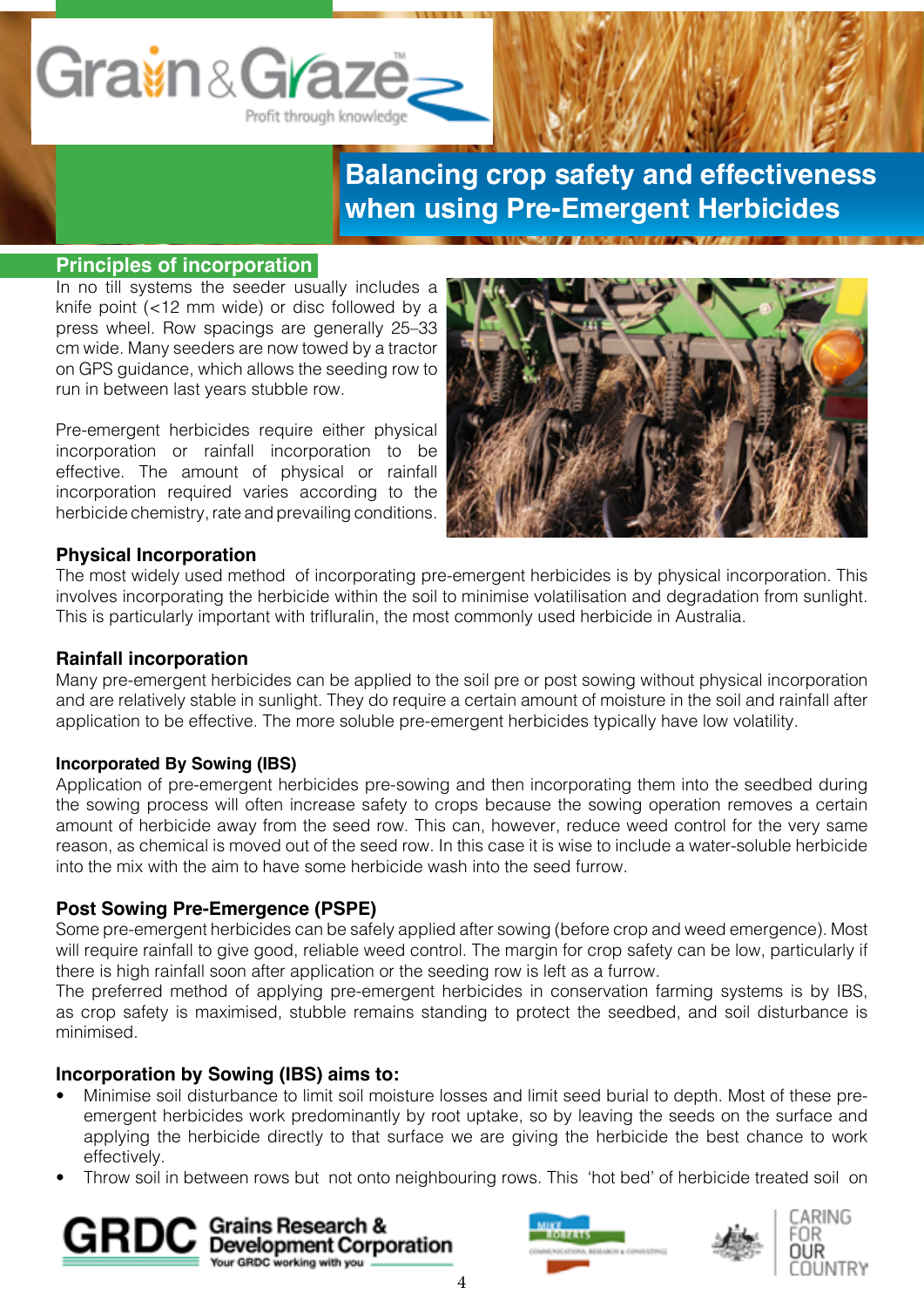the inter-row (in between seed rows) forms a concentrated layer of herbicide, which increases weed control.

- Leave the seed furrow free of herbicide treated soil. This allows the crop to emerge from a microenvironment free of herbicide, maximising crop establishment and vigour. The negative is that in high weed pressure situations weeds can emerge in the row. Crop competition usually limits the effect that these weeds establishing in the plant row have on yield.
- Maintain a constant crop seed depth so that in the event of any herbicide washing into the seed furrow, the fragile crop root system is below the herbicide layer. This is termed 'closing the slot', and is particularly important when sowing in wet conditions on clay soils. If the 'slot' is not closed, herbicide may wash directly onto seeds causing significant crop damage.

# **Will efficacy be reduced if I apply herbicides to dry soils?**

Most herbicides will remain active if applied to a dry soil surface. Providing sufficient rainfall occurs after application to wet up the top few centimetres where the herbicide is concentrated and weeds germinate, application to dry soils is fine.

### **What is the importance of herbicide solubility?**

Understanding solubility of herbicides allows us to understand where they might end up in the soil. It also helps us understand whether they will wash off stubble. A soluble herbicide will wash off stubble, a nonsoluble herbicide will not. Most are reasonably soluble and will move with the water through the soil profile. Trifluralin, Stomp and Avadex are the exceptions to this as well as simazine and, to some extent, diuron.

Herbicides with low solubility need more rainfall to move them off stubble and into the soil and will then move more slowly through the soil profile. That is why trifluralin needed incorporating in cultivation systems.

#### **Does herbicide move faster in dry soils?**

Yes! Where chemicals end up in the profile depends on a number of factors. Firstly, if a soil is dry, any rainfall will move more rapidly through the profile than if the soil is wet. Depending on the amount and intensity of rain, and the soil type on which it falls, crop damage may well occur if the herbicide is moved rapidly through the profile.

Be very cautious about using a herbicide on a crop with a low crop safety margin on a dry soil if a significant rainfall event was forecast (greater then 25mm.) Risk is much higher on sandy soils as there is no clay and little organic matter to bind water and adsorb chemical. Stubble cover will impact on crop safety and act partially as a buffer to slow infiltration rates.

Increase the safety margin by planting deeper. (4-5cm depending on crop type – pulses will handle greater planting depths.) Using high rates of metribuzin on sand for brome grass control can often cause crop damage.

#### **Influence of soil type on herbicide performance?**

Herbicides have electrical charges that cause them to bind to the positive or negative charges in the soil and organic matter particles. This process is called adsorption. Herbicide adsorption varies with soil pH, soil organic matter content, and climate. When spraying a soil-applied herbicide, remember:

Soils high in organic matter or clay are the most adsorptive. These soils may require higher rates or more frequent herbicide applications than sandy and coarse soils.





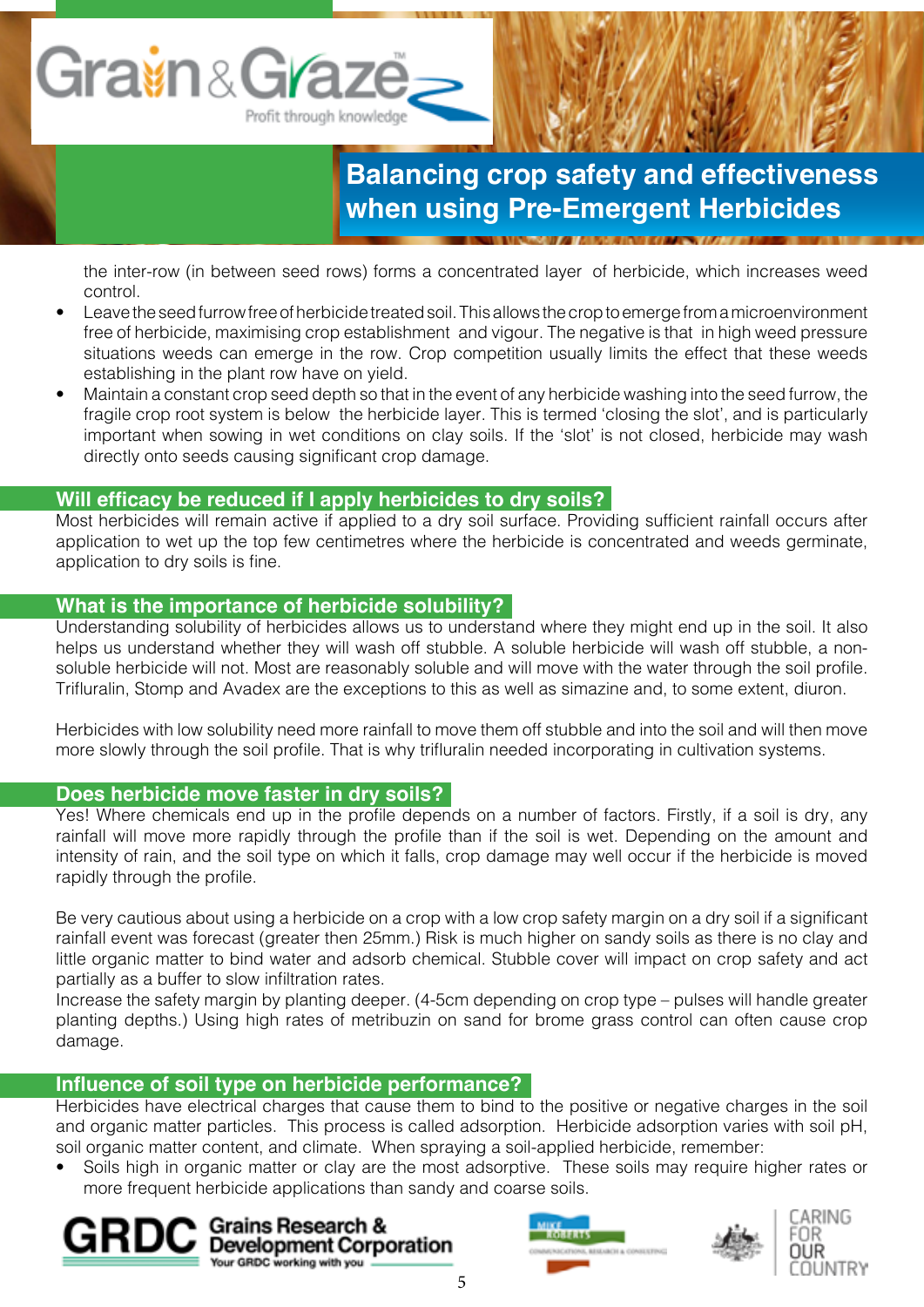

- Herbicide carryover and crop injury are more likely to occur in sandy and coarse soils, as less herbicide is adsorbed to the soil
- The risk of herbicide carryover varies with soil pH. Examples of this are Logran and Glean which are highly persistent in high pH soils and Spinnaker which is persistent in low pH soils.

# **What is herbicide volatilization?**

This refers to the transformation of solid or liquid herbicide into gas. Volatilization increases with air temperature, soil temperature and wind speed. Volatilization decreases with high relative humidity. Volatilization can be reduced through the incorporation of the herbicide into the soil by mechanical incorporation or rainfall. Most disc systems will throw enough soil around in dry conditions to limit the volatilization losses of products like trifluralin.

#### **What about leaching?**

Herbicide movement through the soil profile with water is known as leaching. Among the factors that influence leaching are the herbicide water solubility, the soil structure and texture, and the amount of water passing through the soil profile. For example, while glyphosate and trifluralin have low leaching potential due to their strong adsorption to soil, moderately to weakly adsorbed herbicides such as atrazine can be lost from the soil profile with water.

Herbicide molecules that are strongly adsorbed to soil particles are less likely to leach. Herbicide leaching increases in coarse and sandy soils with low organic matter.

# **How does stubble and ash affect pre-emergent herbicide effectiveness?**

Stubble affects pre-emergent herbicides in two ways. It is a physical barrier that impedes herbicide from reaching the soil, and it can also tie up some herbicides making them unavailable for weed control.

In general, many pre-emergent herbicides may still be used effectively with up to 50% stubble cover in a paddock. This is a large stubble load, and can be estimated by looking down onto a stubble from above and assessing the area of soil/stubble ratio. Once stubble loads increase above 50%, pre-emergent herbicides

will still work, however maybe not to their full potential. Whilst using pre-emergent herbicides in stubble has limitations, there are some things that you can do to ensure an effective job:

Managing stubble starts at harvest. Ensure that trash is spread evenly across the header width, as trash concentrations in the header row can bind to herbicides producing very poor weed control. Remember the header row is also where many weed seeds are concentrated. Consider stripper fronts or windrow burning if header trails become too thick.

Leave stubble standing upright. Laying stubble onto the ground either across a whole paddock



by harrowing or in smaller areas as a result of traffic lines reduces the amount of herbicide that reaches the soil, as the stubble takes up greater surface area when laid over compared to when standing.

• Using higher water rates (>80 L/ha) with larger non air-inducted droplets (coarse) will aid in getting more herbicide to the soil. Matching row spacing and nozzle spacing on RTK guidance also allows precise







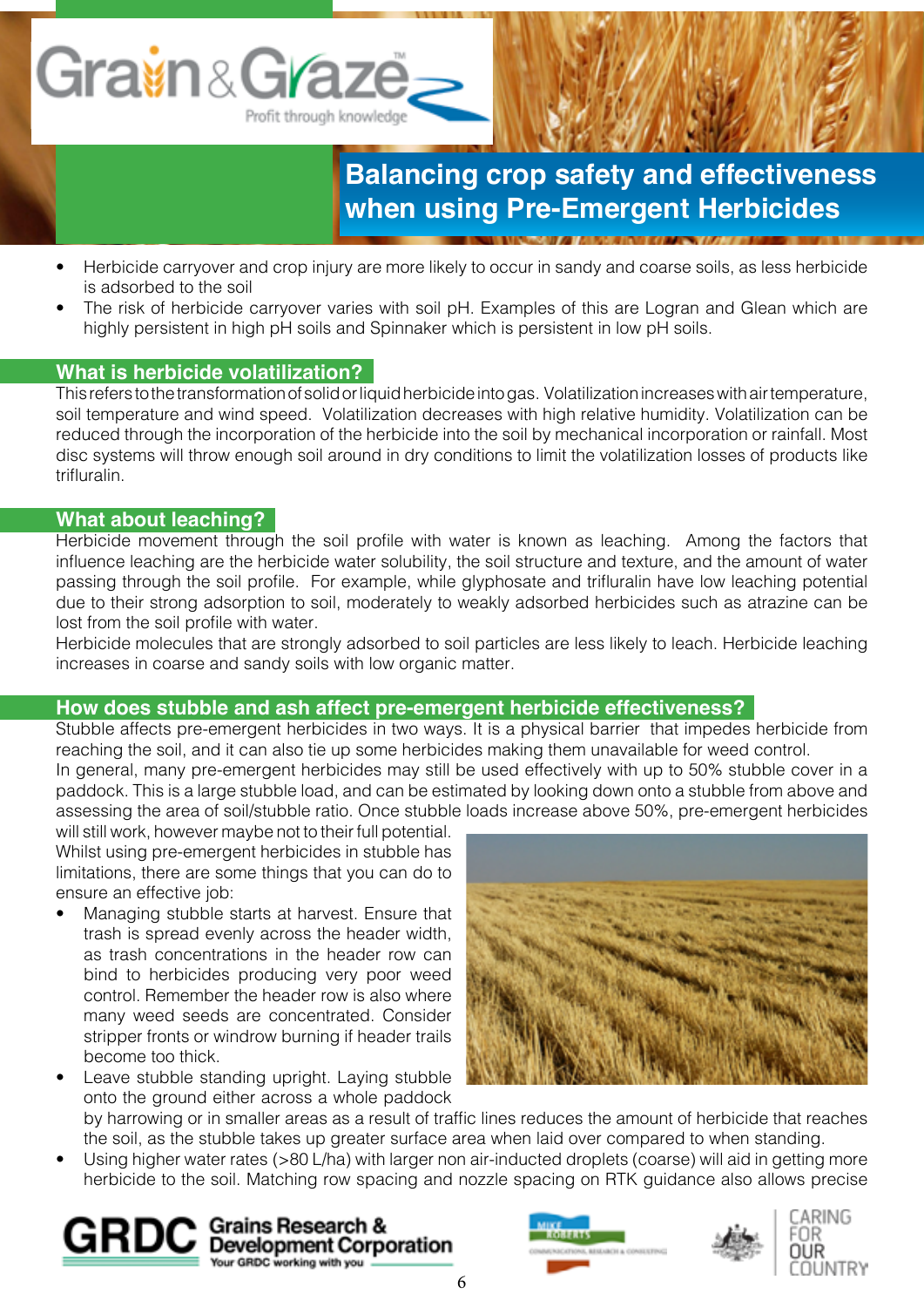# Grain&Graze Profit through knowledge

# **Balancing crop safety and effectiveness when using Pre-Emergent Herbicides**

**Northern Progress and Committee Committee Committee** 

positioning of nozzles in between stubble rows, minimising stubble shadowing of herbicide.

- Select herbicides that are more suited to situations where there are high stubble loads. Some herbicides are tied up by stubble and some can wash off stubble onto the soil, maintaining their efficacy for weed control. See Table 2.
- Use higher rates of herbicide. This example is particularly important for products like Triflur® X, which has label recommendations that support higher rates of product for use in higher stubble load situations.

# **Table 2. Effectiveness of common pre-emergent herbicides in high stubble load situations.**

| <b>Herbicide</b>                                                                             | <b>Suitability for</b><br>use in high<br>stubble loads | <b>Comments</b>                                             |
|----------------------------------------------------------------------------------------------|--------------------------------------------------------|-------------------------------------------------------------|
| Logran® (triasulfuron), Glean® (chlorsulfuron) and<br>diuron.                                | Yes                                                    | Will wash off stubble                                       |
| atrazine and simazine                                                                        | Yes                                                    | Will wash off stubble                                       |
| Terbyne® (terbuthylazine)                                                                    | Yes                                                    | Will wash off stubble                                       |
| Triflur* X (trifluralin), Stomp* (pendimethalin) and<br>Avadex <sup>®</sup> Xtra (triallate) | Maybe                                                  | Stubble will tie up<br>products. Use higher<br>label rates. |
| Balance® (isoxaflutole)                                                                      | Yes                                                    | Will wash off stubble                                       |
| Boxer® Gold (prosulfocarb)                                                                   | Yes                                                    | Will wash off stubble                                       |
| Sakura <sup>®</sup> (pyroxasulfone)                                                          | Yes                                                    | Will wash off stubble                                       |

# **Modern labels will suggest adequate control with up to 50% stubble cover.**

#### **Crop safety margins**

Table 3 aims to highlight the experiences gained across a number of trials since 2004. It is important to note that if a herbicide is safe on crop emergence in one situation, it may not be in the next situation, and this table tries to capture those experiences.